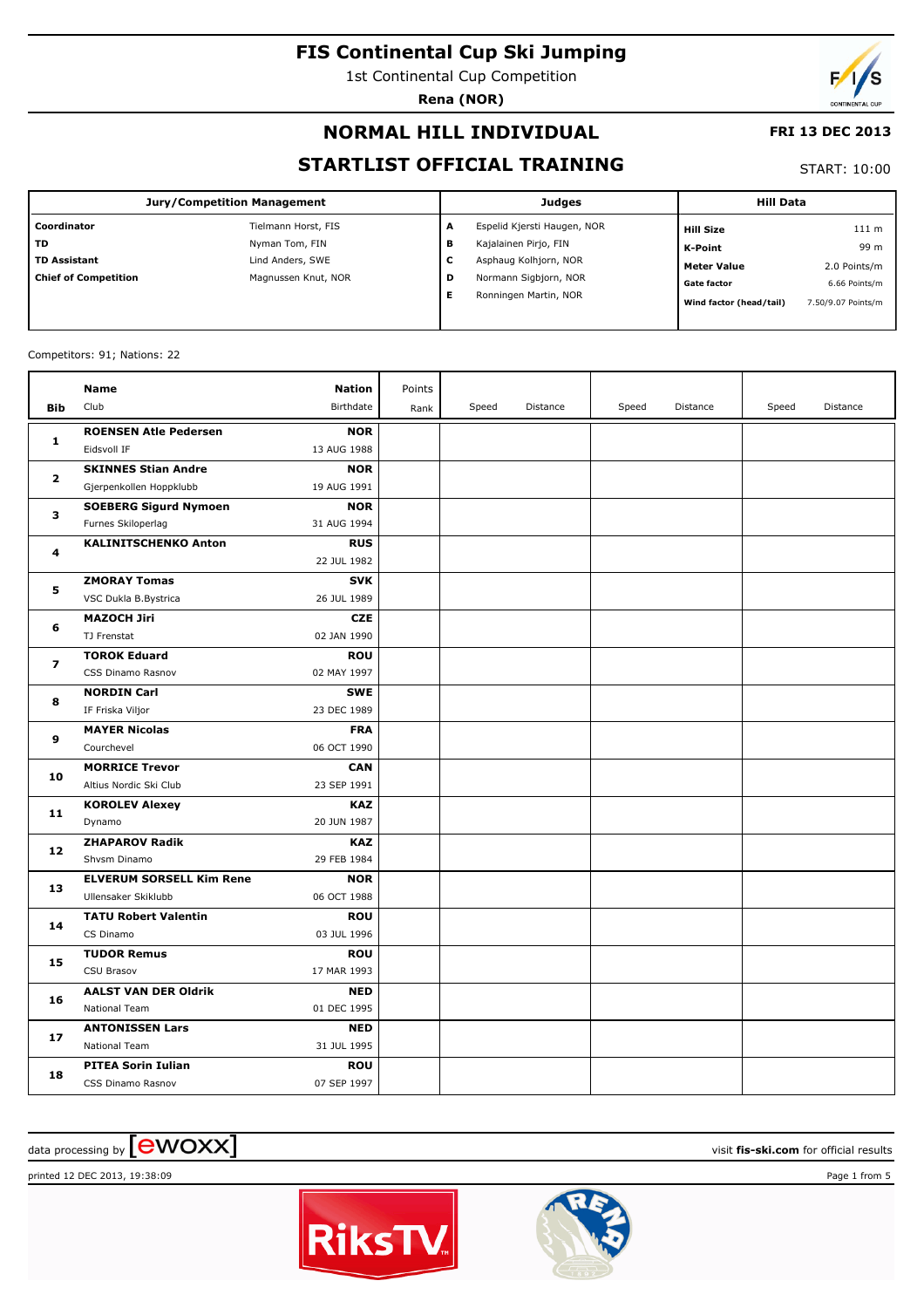1st Continental Cup Competition

**Rena (NOR)**



## **NORMAL HILL INDIVIDUAL**

#### **FRI 13 DEC 2013**

# **STARTLIST OFFICIAL TRAINING**

START: 10:00

|     | Name                                             | <b>Nation</b>             | Points |       |          |       |          |       |                                        |
|-----|--------------------------------------------------|---------------------------|--------|-------|----------|-------|----------|-------|----------------------------------------|
| Bib | Club                                             | Birthdate                 | Rank   | Speed | Distance | Speed | Distance | Speed | Distance                               |
| 19  | <b>HRGOTA Robert</b><br>SSK Velenje              | <b>SLO</b><br>02 AUG 1988 |        |       |          |       |          |       |                                        |
|     | <b>PASICHNYK Stepan</b>                          | <b>UKR</b>                |        |       |          |       |          |       |                                        |
| 20  | Kremenets ski school                             | 09 JAN 1998               |        |       |          |       |          |       |                                        |
|     | <b>WIT DE Ruben</b>                              | <b>NED</b>                |        |       |          |       |          |       |                                        |
| 21  | National team                                    | 02 FEB 1995               |        |       |          |       |          |       |                                        |
| 22  | <b>BOYARINTSEV Vladislav</b>                     | <b>RUS</b>                |        |       |          |       |          |       |                                        |
|     | <b>CSKA</b>                                      | 31 OCT 1994               |        |       |          |       |          |       |                                        |
| 23  | <b>SOMMER Pascal</b>                             | SUI                       |        |       |          |       |          |       |                                        |
|     | Am Bachtel Wald                                  | 29 JUN 1992               |        |       |          |       |          |       |                                        |
| 24  | <b>BERGGAARD Mats Soehagen</b>                   | <b>NOR</b>                |        |       |          |       |          |       |                                        |
|     | Stranden IL                                      | 24 AUG 1995               |        |       |          |       |          |       |                                        |
| 25  | <b>VIRY David</b>                                | <b>FRA</b>                |        |       |          |       |          |       |                                        |
|     | Xonrupt                                          | 09 MAR 1989               |        |       |          |       |          |       |                                        |
| 26  | <b>NOMME Martti</b>                              | <b>EST</b>                |        |       |          |       |          |       |                                        |
|     | Voru Sportschool                                 | 07 AUG 1993               |        |       |          |       |          |       |                                        |
| 27  | <b>MECHLER Maximilian</b>                        | <b>GER</b>                |        |       |          |       |          |       |                                        |
|     | WSV Isny                                         | 03 JAN 1984               |        |       |          |       |          |       |                                        |
| 28  | <b>KULIKOV Sergei</b><br><b>CSKA</b>             | <b>RUS</b><br>20 APR 1994 |        |       |          |       |          |       |                                        |
|     | <b>SCHMITT Martin</b>                            | <b>GER</b>                |        |       |          |       |          |       |                                        |
| 29  | SC Furtwangen                                    | 29 JAN 1978               |        |       |          |       |          |       |                                        |
|     | <b>RHOADS William</b>                            | <b>USA</b>                |        |       |          |       |          |       |                                        |
| 30  | <b>UOP Sports Clubs</b>                          | 08 JUN 1995               |        |       |          |       |          |       |                                        |
|     | <b>STJERNEN Andreas</b>                          | <b>NOR</b>                |        |       |          |       |          |       |                                        |
| 31  | Sprova IL                                        | 30 JUL 1988               |        |       |          |       |          |       |                                        |
|     | <b>JOHNSON Anders</b>                            | <b>USA</b>                |        |       |          |       |          |       |                                        |
| 32  |                                                  | 23 APR 1989               |        |       |          |       |          |       |                                        |
|     | <b>KLYMCHUK Andrii</b>                           | <b>UKR</b>                |        |       |          |       |          |       |                                        |
| 33  | Kremenets Ski School                             | 10 DEC 1994               |        |       |          |       |          |       |                                        |
| 34  | <b>STURSA Vojtech</b>                            | CZE                       |        |       |          |       |          |       |                                        |
|     | Sk Nove mesto na morave                          | 03 AUG 1995               |        |       |          |       |          |       |                                        |
| 35  | <b>ROWLEY Matthew</b>                            | <b>CAN</b>                |        |       |          |       |          |       |                                        |
|     | Altius Nordic Ski Club                           | 04 JUN 1993               |        |       |          |       |          |       |                                        |
| 36  | <b>HACEK Vit</b>                                 | <b>CZE</b>                |        |       |          |       |          |       |                                        |
|     |                                                  | 28 JUN 1994               |        |       |          |       |          |       |                                        |
| 37  | <b>SOKOLENKO Konstantin</b>                      | <b>KAZ</b>                |        |       |          |       |          |       |                                        |
|     |                                                  | 09 NOV 1987               |        |       |          |       |          |       |                                        |
| 38  | <b>HOLIK Frantisek</b>                           | <b>CZE</b>                |        |       |          |       |          |       |                                        |
|     | Lsk Lomnice nad popelkou                         | 23 OCT 1998               |        |       |          |       |          |       |                                        |
| 39  | <b>KHALEZOV Alexander</b>                        | <b>RUS</b>                |        |       |          |       |          |       |                                        |
|     | <b>CSKA</b>                                      | 02 DEC 1994               |        |       |          |       |          |       |                                        |
| 40  | <b>VEREDYUK Volodymyr</b><br>Vorokhta Ski School | <b>UKR</b><br>07 APR 1993 |        |       |          |       |          |       |                                        |
|     | <b>KARTA Samet</b>                               | <b>TUR</b>                |        |       |          |       |          |       |                                        |
| 41  |                                                  | 09 SEP 1993               |        |       |          |       |          |       |                                        |
|     | <b>POLYCHRONIDIS Nico</b>                        | <b>GRE</b>                |        |       |          |       |          |       |                                        |
| 42  |                                                  | 08 NOV 1989               |        |       |          |       |          |       |                                        |
|     | data processing by <b>[CWOXX]</b>                |                           |        |       |          |       |          |       | visit fis-ski.com for official results |

printed 12 DEC 2013, 19:38:09 Page 2 from 5



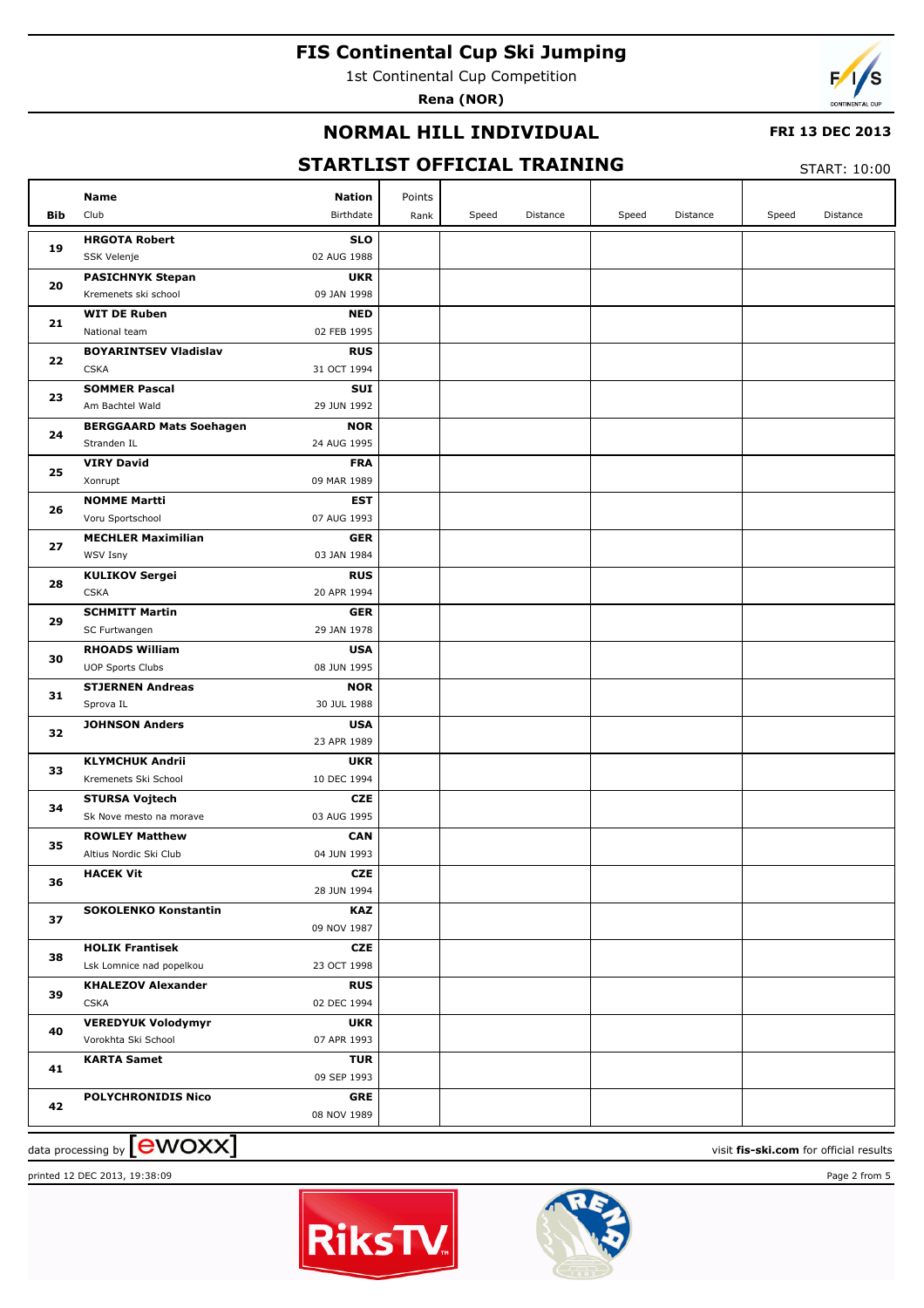1st Continental Cup Competition

**Rena (NOR)**



## **NORMAL HILL INDIVIDUAL**

### **FRI 13 DEC 2013**

# **STARTLIST OFFICIAL TRAINING**

START: 10:00

| Bib | Name<br>Nation<br>Club<br>Birthdate               | Points<br>Rank | Speed | Distance | Speed | Distance | Speed | Distance |
|-----|---------------------------------------------------|----------------|-------|----------|-------|----------|-------|----------|
|     | <b>MORASSI Andrea</b><br>ITA                      |                |       |          |       |          |       |          |
| 43  | G.S. FORESTALE<br>30 AUG 1988                     |                |       |          |       |          |       |          |
| 44  | <b>EGLOFF Pascal</b><br>SUI                       |                |       |          |       |          |       |          |
|     | 08 AUG 1992<br>Grabserberg                        |                |       |          |       |          |       |          |
| 45  | <b>KAELIN Pascal</b><br>SUI                       | $\overline{2}$ |       |          |       |          |       |          |
|     | Einsiedeln<br>11 JAN 1993                         | 105.           |       |          |       |          |       |          |
| 46  | <b>GREIDERER Simon</b><br><b>AUT</b>              | $\overline{4}$ |       |          |       |          |       |          |
|     | HSV Absam-Bergisel-Tirol<br>18 JAN 1996           | 98.            |       |          |       |          |       |          |
| 47  | <b>FRENETTE Peter</b><br><b>USA</b>               | $\overline{4}$ |       |          |       |          |       |          |
|     | New York Ski Ed Foundation<br>24 FEB 1992         | 98.            |       |          |       |          |       |          |
| 48  | <b>LAMB Chris</b><br><b>USA</b>                   | $\overline{4}$ |       |          |       |          |       |          |
|     | Andover Outing Club<br>21 JUN 1989                | 98.            |       |          |       |          |       |          |
| 49  | <b>SAMMELSELG Siim-Tanel</b><br>EST               | 5              |       |          |       |          |       |          |
|     | Nomme Sportclub, Lahden Hiihtoseur<br>18 MAY 1993 | 94.            |       |          |       |          |       |          |
| 50  | <b>HEISKANEN Sami</b><br><b>FIN</b>               | 5              |       |          |       |          |       |          |
|     | 14 OCT 1991<br>Puijon Hiihtoseura                 | 94.            |       |          |       |          |       |          |
| 51  | <b>FUHRE Jan</b><br><b>NOR</b>                    | 5              |       |          |       |          |       |          |
|     | Vikersund If<br>02 JAN 1991                       | 94.            |       |          |       |          |       |          |
| 52  | <b>FORFANG Johann Andre</b><br><b>NOR</b>         | 8              |       |          |       |          |       |          |
|     | Tromsoe Skiklubb<br>04 JUL 1995                   | 86.            |       |          |       |          |       |          |
| 53  | <b>MANDL Ziga</b><br><b>SLO</b>                   | 8              |       |          |       |          |       |          |
|     | SSK Costella Ilirija<br>13 JAN 1990               | 86.            |       |          |       |          |       |          |
| 54  | <b>SLO</b><br><b>SEMENIC Anze</b>                 | 9              |       |          |       |          |       |          |
|     | 01 AUG 1993<br><b>NSK Trzic Trifix</b>            | 81.            |       |          |       |          |       |          |
| 55  | <b>PEIER Killian</b><br><b>SUI</b><br>28 MAR 1995 | 9              |       |          |       |          |       |          |
|     | Vallee du Joux<br><b>MUMINOV Sabirzhan</b><br>KAZ | 81.<br>9       |       |          |       |          |       |          |
| 56  | 16 APR 1994                                       | 81.            |       |          |       |          |       |          |
|     | <b>HORLACHER Kevin</b><br><b>GER</b>              | 11             |       |          |       |          |       |          |
| 57  | SC Degenfeld<br>24 SEP 1989                       | 79.            |       |          |       |          |       |          |
|     | <b>HAUER Joachim</b><br><b>NOR</b>                | 13             |       |          |       |          |       |          |
| 58  | Bekkelaget SK<br>02 FEB 1991                      | 73.            |       |          |       |          |       |          |
|     | <b>RUDA Adam</b><br><b>POL</b>                    | 13             |       |          |       |          |       |          |
| 59  | ZTS Zakucie Zagorz<br>18 NOV 1995                 | 73.            |       |          |       |          |       |          |
|     | <b>TANDE Daniel-Andre</b><br><b>NOR</b>           | 13             |       |          |       |          |       |          |
| 60  | Kongsberg IF<br>24 JAN 1994                       | 73.            |       |          |       |          |       |          |
|     | <b>KOIVURANTA Anssi</b><br><b>FIN</b>             | 14             |       |          |       |          |       |          |
| 61  | 03 JUL 1988<br>Kuusamon Erä-Veikot                | 72.            |       |          |       |          |       |          |
|     | <b>KOREK Dusty</b><br><b>CAN</b>                  | 15             |       |          |       |          |       |          |
| 62  | Altius Nordic ski club<br>14 APR 1995             | 70.            |       |          |       |          |       |          |
| 63  | <b>GRIMSRUD Simen Key</b><br><b>NOR</b>           | 22             |       |          |       |          |       |          |
|     | Asker Skiklubb<br>22 MAR 1992                     | 65.            |       |          |       |          |       |          |
| 64  | <b>SWENSEN Vegard</b><br><b>NOR</b>               | 24             |       |          |       |          |       |          |
|     | 22 OCT 1986<br>Asker Skiklubb                     | 64.            |       |          |       |          |       |          |
| 65  | <b>QUECK Danny</b><br><b>GER</b>                  | 26             |       |          |       |          |       |          |
|     | WSV 08 Lauscha<br>17 SEP 1989                     | 61.            |       |          |       |          |       |          |
| 66  | <b>KLINGA Sebastian</b><br><b>FIN</b>             | 28             |       |          |       |          |       |          |
|     | 26 APR 1992<br>Lahden Hiihtoseura                 | 59.            |       |          |       |          |       |          |

data processing by **CWOXX** and  $\overline{C}$  and  $\overline{C}$  and  $\overline{C}$  and  $\overline{C}$  and  $\overline{C}$  and  $\overline{C}$  and  $\overline{C}$  and  $\overline{C}$  and  $\overline{C}$  and  $\overline{C}$  and  $\overline{C}$  and  $\overline{C}$  and  $\overline{C}$  and  $\overline{C}$  and  $\overline{C}$ 





printed 12 DEC 2013, 19:38:09 Page 3 from 5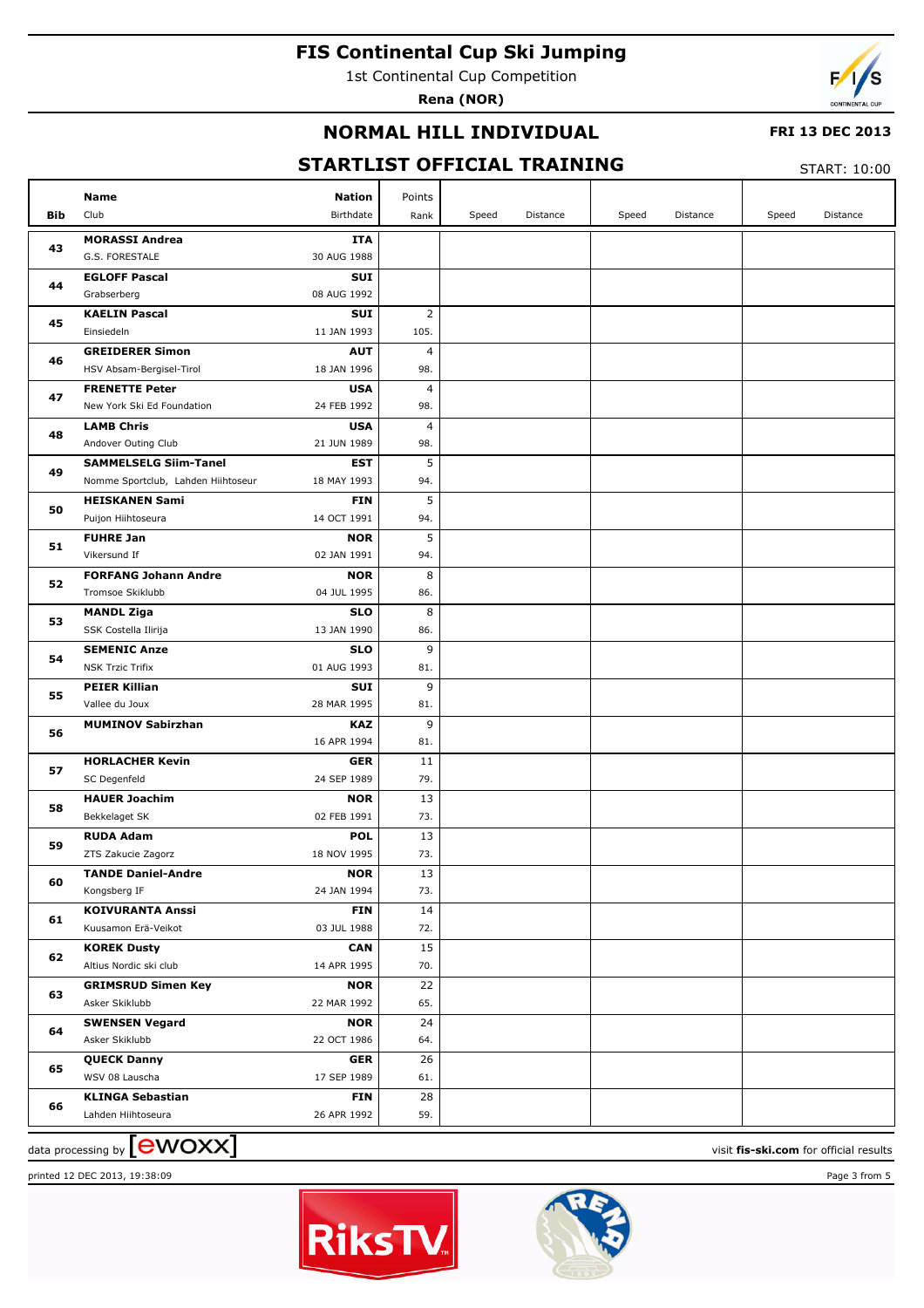1st Continental Cup Competition

**Rena (NOR)**



## **NORMAL HILL INDIVIDUAL**

### **FRI 13 DEC 2013**

# **STARTLIST OFFICIAL TRAINING**

START: 10:00

|     | <b>Name</b>                                                  | <b>Nation</b> | Points           |       |          |       |          |       |          |
|-----|--------------------------------------------------------------|---------------|------------------|-------|----------|-------|----------|-------|----------|
| Bib | Club                                                         | Birthdate     | Rank             | Speed | Distance | Speed | Distance | Speed | Distance |
| 67  | <b>POGRAJC Andraz</b><br>26 SEP 1991<br>SSK Costella Ilirija | <b>SLO</b>    | 32<br>57.        |       |          |       |          |       |          |
|     | <b>KANTYKA Przemyslaw</b>                                    | <b>POL</b>    | 34               |       |          |       |          |       |          |
| 68  | Lks Klimczok bystra<br>15 DEC 1996                           |               | 55.              |       |          |       |          |       |          |
|     | <b>RUTKOWSKI Lukasz</b>                                      | <b>POL</b>    | 37               |       |          |       |          |       |          |
| 69  | TS Wisla Zakopane<br>22 JAN 1988                             |               | 53.              |       |          |       |          |       |          |
|     |                                                              |               | 39               |       |          |       |          |       |          |
| 70  | <b>WOLNY Jakub</b>                                           | <b>POL</b>    |                  |       |          |       |          |       |          |
|     | 15 MAY 1995<br>Lks Klimczok bystra                           |               | 52.              |       |          |       |          |       |          |
| 71  | <b>KRAMARSIC Matic</b><br>02 FEB 1990                        | <b>SLO</b>    | 41<br>51.        |       |          |       |          |       |          |
|     | SSK Costella Ilirija                                         |               |                  |       |          |       |          |       |          |
| 72  | <b>SJOEEN Phillip</b>                                        | <b>NOR</b>    | 45               |       |          |       |          |       |          |
|     | Bekkelaget Sk<br>24 DEC 1995                                 |               | 49.              |       |          |       |          |       |          |
| 73  | <b>BRANDT Johan Martin</b>                                   | <b>NOR</b>    | 53               |       |          |       |          |       |          |
|     | Steinkjer Skiklubb<br>24 DEC 1987                            |               | 46.              |       |          |       |          |       |          |
| 74  | <b>MIETUS Grzegorz</b>                                       | <b>POL</b>    | 60               |       |          |       |          |       |          |
|     | AZS ZAKOPANE<br>20 FEB 1993                                  |               | 44.              |       |          |       |          |       |          |
| 75  | <b>WOHLGENANNT Ulrich</b>                                    | <b>AUT</b>    | 67               |       |          |       |          |       |          |
|     | SK Kehlegg-Vorarlberg<br>01 AUG 1994                         |               | 39.              |       |          |       |          |       |          |
| 76  | <b>STAUDER Christoph</b>                                     | <b>AUT</b>    | 68               |       |          |       |          |       |          |
|     | SV Innsbruck-Bergisel-Tirol<br>11 MAY 1992                   |               | 37.              |       |          |       |          |       |          |
| 77  | <b>LEJA Krzysztof</b>                                        | <b>POL</b>    | 72               |       |          |       |          |       |          |
|     | AZS ZAKOPANE<br>21 FEB 1996                                  |               | 34.              |       |          |       |          |       |          |
| 78  | <b>HULA Stefan</b>                                           | <b>POL</b>    | 78               |       |          |       |          |       |          |
|     | WKS Zakopane<br>29 SEP 1986                                  |               | 32.              |       |          |       |          |       |          |
| 79  | <b>POPPINGER Manuel</b>                                      | <b>AUT</b>    | 90               |       |          |       |          |       |          |
|     | SV Innsbruck-Bergisel-Tirol<br>19 MAY 1989                   |               | 28.              |       |          |       |          |       |          |
| 80  | <b>LANISEK Anze</b>                                          | <b>SLO</b>    | 96               |       |          |       |          |       |          |
|     | Ssk Menges<br>20 APR 1996                                    |               | 24.              |       |          |       |          |       |          |
| 81  | <b>MAYLAENDER Jan</b>                                        | <b>GER</b>    | 96               |       |          |       |          |       |          |
|     | SC Degenfeld<br>29 MAR 1992                                  |               | 24.              |       |          |       |          |       |          |
| 82  | <b>KOCH Martin</b>                                           | <b>AUT</b>    | 111              |       |          |       |          |       |          |
|     | SV Villach-Kaernten<br>22 JAN 1982                           |               | 22.              |       |          |       |          |       |          |
| 83  | <b>DIETHART Thomas</b>                                       | <b>AUT</b>    | 120              |       |          |       |          |       |          |
|     | UVB Hinzenbach-Oberoesterreich<br>25 FEB 1992                |               | 19.              |       |          |       |          |       |          |
| 84  | <b>MAEAETTAE Jarkko</b>                                      | <b>FIN</b>    | $\overline{124}$ |       |          |       |          |       |          |
|     | Kainuun Hiihtoseura<br>28 DEC 1994                           |               | 18.              |       |          |       |          |       |          |
| 85  | <b>HAYBOECK Michael</b>                                      | <b>AUT</b>    | 125              |       |          |       |          |       |          |
|     | UVB Hinzenbach-Oberoesterreich<br>05 MAR 1991                |               | 17.              |       |          |       |          |       |          |
| 86  | <b>SCHIFFNER Markus</b>                                      | <b>AUT</b>    | 126              |       |          |       |          |       |          |
|     | UVB Hinzenbach-Oberoesterreich<br>05 JUN 1992                |               | 15.              |       |          |       |          |       |          |
| 87  | <b>DEZMAN Nejc</b>                                           | <b>SLO</b>    | 191              |       |          |       |          |       |          |
|     | 07 DEC 1992<br>SK Triglav Kranj                              |               | 10.              |       |          |       |          |       |          |
| 88  | <b>LEYHE Stephan</b>                                         | <b>GER</b>    | 191              |       |          |       |          |       |          |
|     | 05 JAN 1992<br>SC Willingen                                  |               | 10.              |       |          |       |          |       |          |
| 89  | <b>EISENBICHLER Markus</b>                                   | <b>GER</b>    | 200              |       |          |       |          |       |          |
|     | 03 APR 1991<br><b>TSV Siegsdorf</b>                          |               | 8.               |       |          |       |          |       |          |
| 90  | <b>DAMJAN Jernej</b>                                         | <b>SLO</b>    | 237              |       |          |       |          |       |          |
|     | SSK Sam Ihan<br>28 MAY 1983                                  |               | 7.               |       |          |       |          |       |          |

data processing by **CWOXX** and  $\overline{C}$  and  $\overline{C}$  and  $\overline{C}$  and  $\overline{C}$  and  $\overline{C}$  and  $\overline{C}$  and  $\overline{C}$  and  $\overline{C}$  and  $\overline{C}$  and  $\overline{C}$  and  $\overline{C}$  and  $\overline{C}$  and  $\overline{C}$  and  $\overline{C}$  and  $\overline{C}$